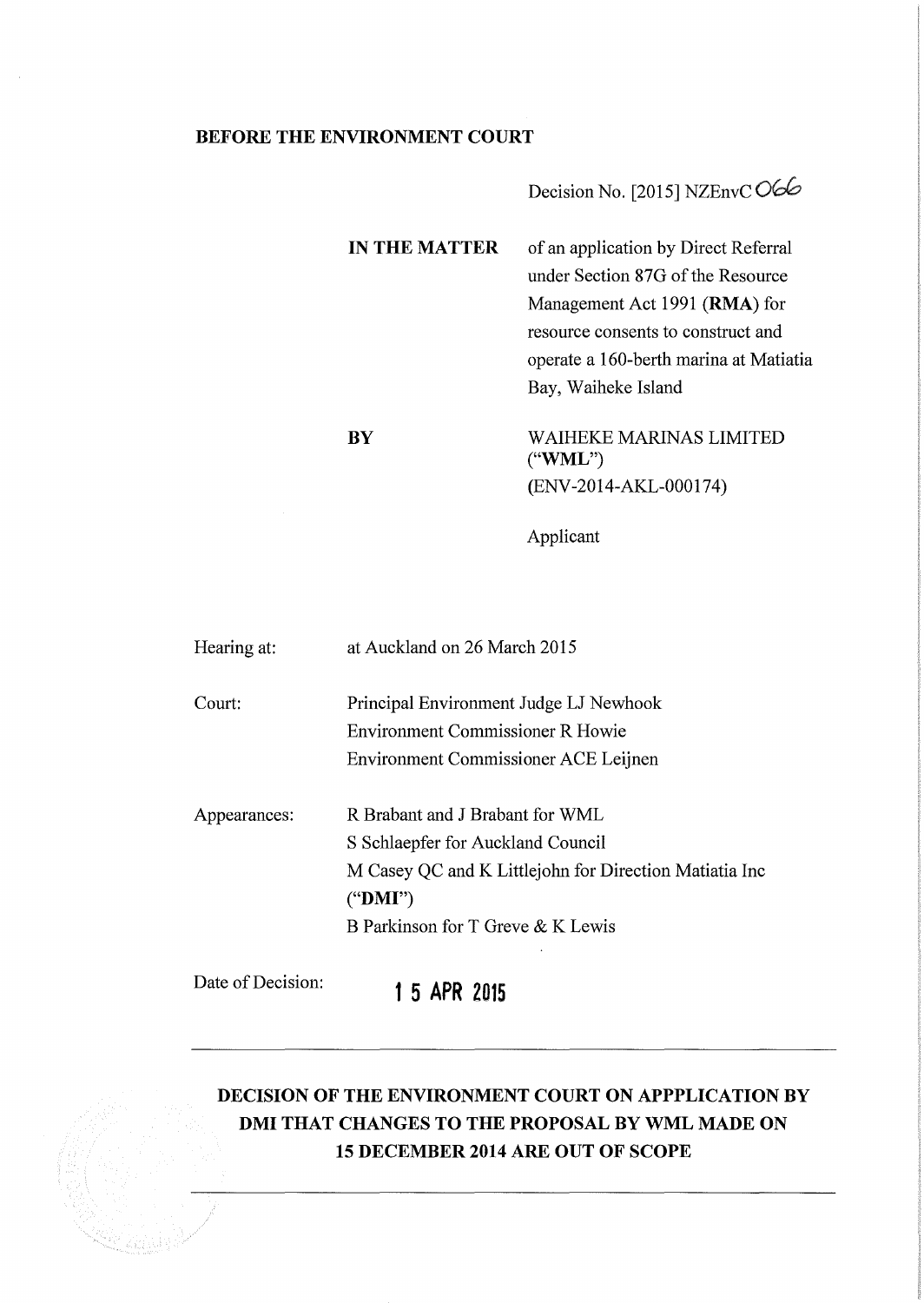**A. The change to the proposal involving deletion of the carpark and its prospective replacement at tentatively identified optional sites elsewhere, is out of scope of the application as brought and notified. The Court has no jurisdiction to consider this aspect further.** 

**B. WML is to advise the Court and parties within 7 days of the date of this decision, as to how it wishes to proceed in light of Finding A.** 

**c. Costs reserved.** 

#### **REASONS FOR DECISION**

#### **Introduction**

[1] In late 2013 WMI applied (under s87G RMA, one of the "direct referral" provisions of the Act) for orders granting resource consents to enable the establishment and operation of a marina facility in Matiatia Bay, Waiheke Island, in accordance with a resource consent application it had lodged with Auckland Council mid-year.

[2] WML's application was thereafter processed by the Court as a matter of priority, through various conferences and the setting of a timetable for preparation for hearing. The substantive hearing commenced on 6 October 2014 and proceeded for nearly three weeks. Towards the end of the hearing WML announced that it intended to seek leave to change the proposal by (in summary) removal of the proposed foreshore carpark.

[3] During the conference in Court that followed, we tentatively suggested to the Applicant on the basis of all the evidence that had been heard, that it might want to think carefully about some aspects of the shape and size of the marina as well. This was expressed strictly to be on the basis that the Court was not seeking to promote compromise, and had not yet come to a view as to whether the marina as originally applied for could be consented to, or should be refused consent, or something in between.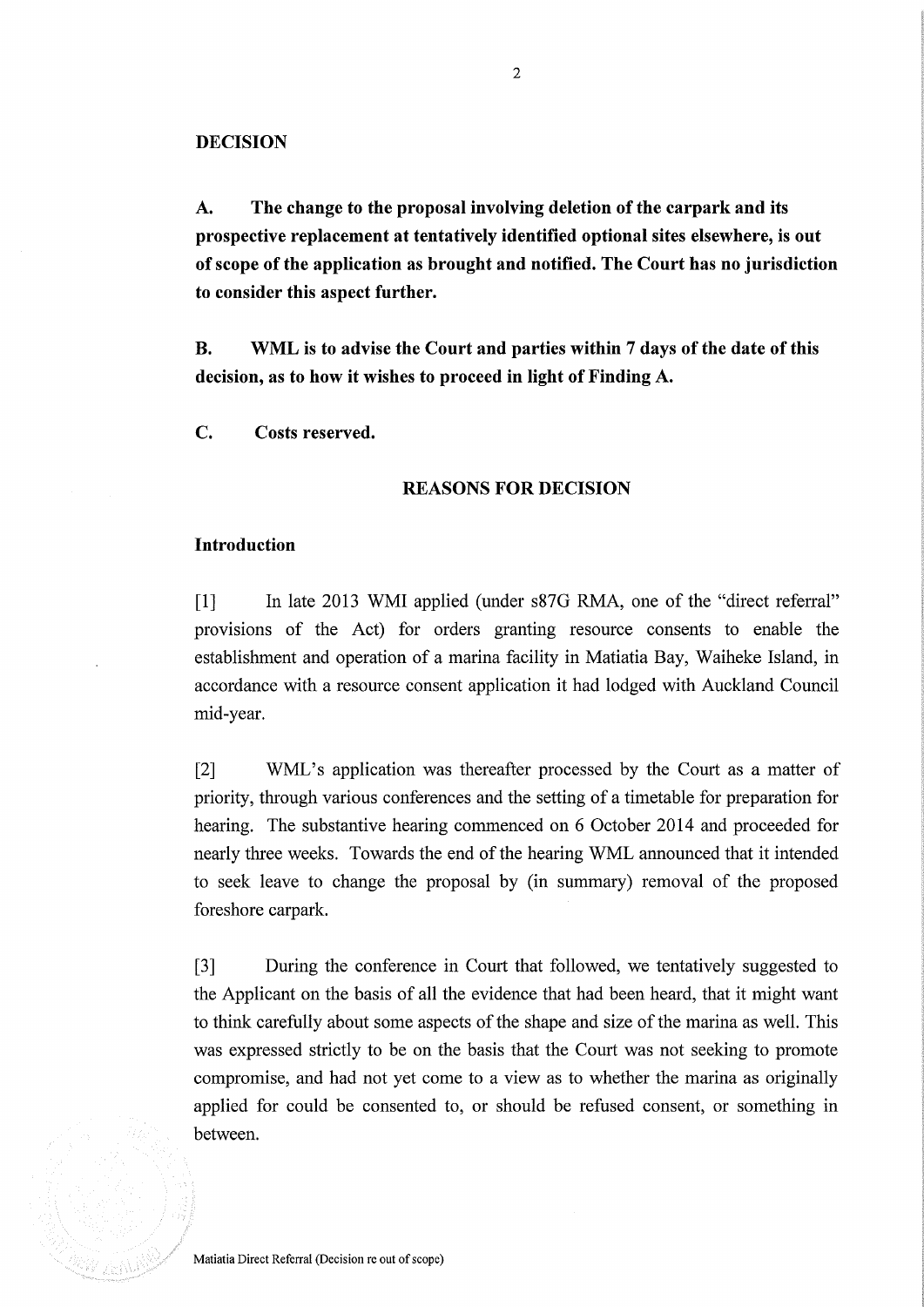[4] By Memorandum on 3 November 2014 WML advised that it wished to proceed with an amended application, and proposed a timetable. The Court issued a Minute on 4 November approving the timetable.

[5] On 15 December 2014 WML lodged its amended proposal for (in summary) removal of the carpark, repositioning of some infrastructure, reduction in size of the marina and a re-shaping of some its elements. It also lodged amended plans and crosssections, together with updated "visualisations" and new draft proposed conditions of consent. Counsel for WML detailed the many changes in a supporting Memorandum.

[6] On 30 January 2015 DMI, one of the principal submitters in opposition to the proposal, lodged the present application for an order that the amended proposal was out of scope and therefore beyond the jurisdiction of the Court to consider further. In summary, the grounds for this application were:

(a) a marina with no provision for berth-holder carparking adjacent to the marina berths is not fairly and reasonably within the scope of WML's application as notified which included provision for such carparking. The amended proposal is substantially different in that respect from the one that was notified;

*[DMI expressly recorded that it accepted that amendments proposed to the coastal structures were "probably within scope". We have interpreted that as absence of challenge in that regard]* 

- (b) in particular, the traffic-related aspects or impacts of the amended proposal are different in scale, intensity and character to those caused by the notified application;
- (c) the amended application is therefore "out of scope" and beyond the jurisdiction of the Court to consider further.

[7] DMI sought the order in reliance on the Court's general powers in s279(1) RMA, and submitted that WML was unable to amend its application in the manner proposed, and should therefore elect whether it wished to proceed with the application as originally notified, or withdraw it altogether.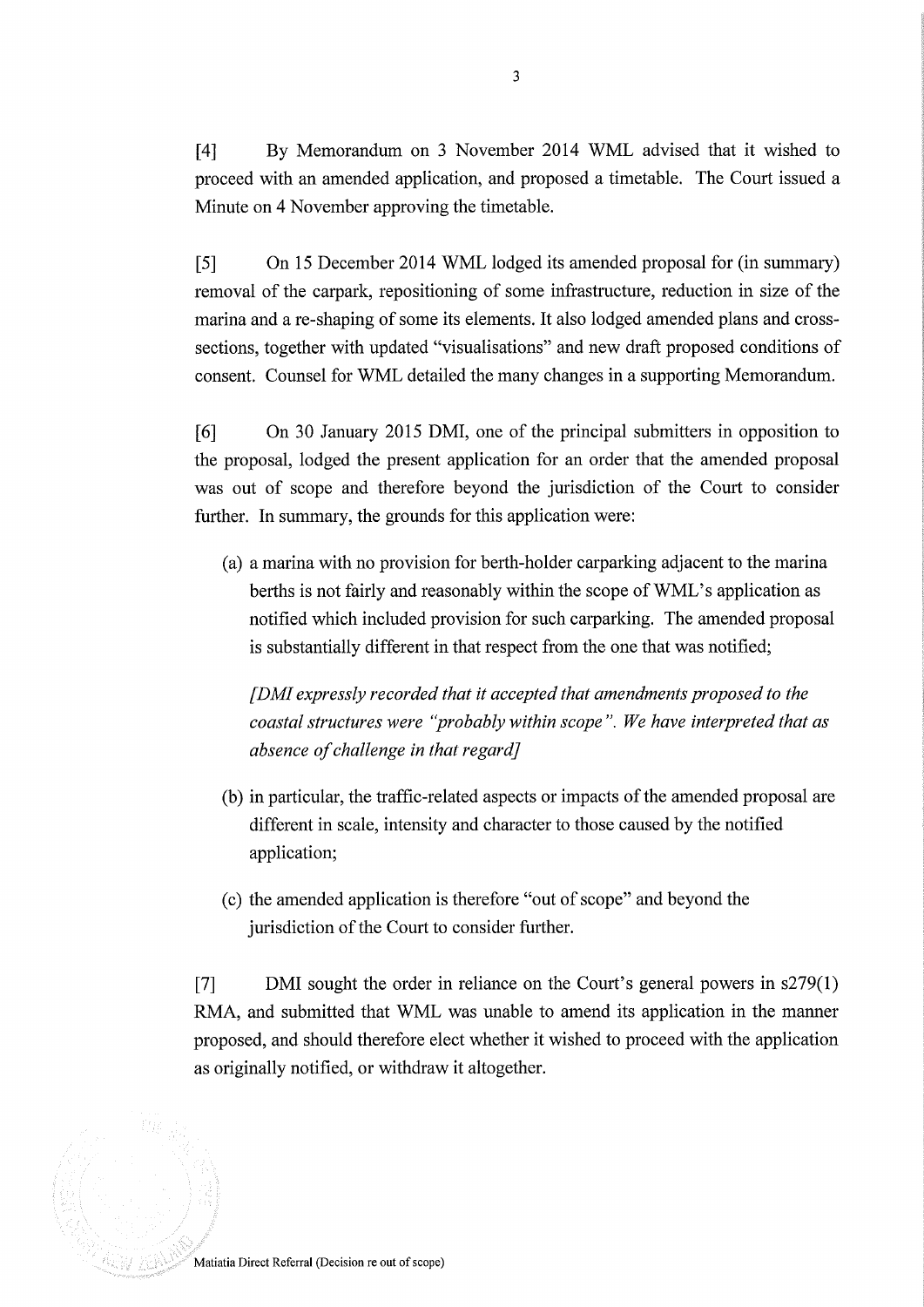#### The legal issues

[8] The legal tests for determining whether changes to a proposal in a resource consent application are "within scope" or not, are relatively well settled. The starting point is that amendments can usually be made up until the close of a hearing, constrained however by the requirement that they come within the scope defined by the original application. That has been the position since the decision of the Environment Court in *Darroch v Whangarei District Council.!* Beyond such constrained position, a fresh application would need to be brought.

[9] There is considerable authority from many Court decisions, setting the principles for identifying "scope".<sup>2</sup>

[10] We have found particularly helpful a recent statement of the law by another division of the Environment Court in *HIL Limited v Queenstown-Lakes District Council*<sup>3</sup> We can do no better than quote the three principles set out in that decision, as follows:

- (1) A change to a notified application is within the jurisdiction of the Court if its ambit is fairly and reasonably within the scope of the original notified application: Shell NZ Limited v Porirua City Council:
- (2) Particular factors to be considered include (see Atkins v Napier City Council);
	- scale, intensity and character of the altered activity;
	- the altered scale, intensity and character of the effects or impacts of the proposal;
	- potential prejudice to both parties and the public;
- (3) only if an amended application fails the **Shell New Zealand** test, might the **Estate Homes** approach  $-$  summarised in the two previous  $paragnahs - possibly apply.$

[11] Applying these principles, each case will depend on its own facts. That is, the changes to the proposal should be analysed against the original application, and there will necessarily be questions of fact and degree to be considered. A straight

 $<sup>1</sup>$  Decision A018/93</sup>

<sup>2</sup> See for instance *Haslam v Selwyn DC* (1993) 2 NZRMA 628; *Mills v Queenstown-Lakes District Council* [2005] NZRMA 227; *Coull v Christchurch City Council* (Environment Court) Decision C077/06; *Shell NZ Limited v Porirua City Council* (Court of Appeal) CA 57/05  $(2014)$  ELRNZ 29 at paragraph  $[42]$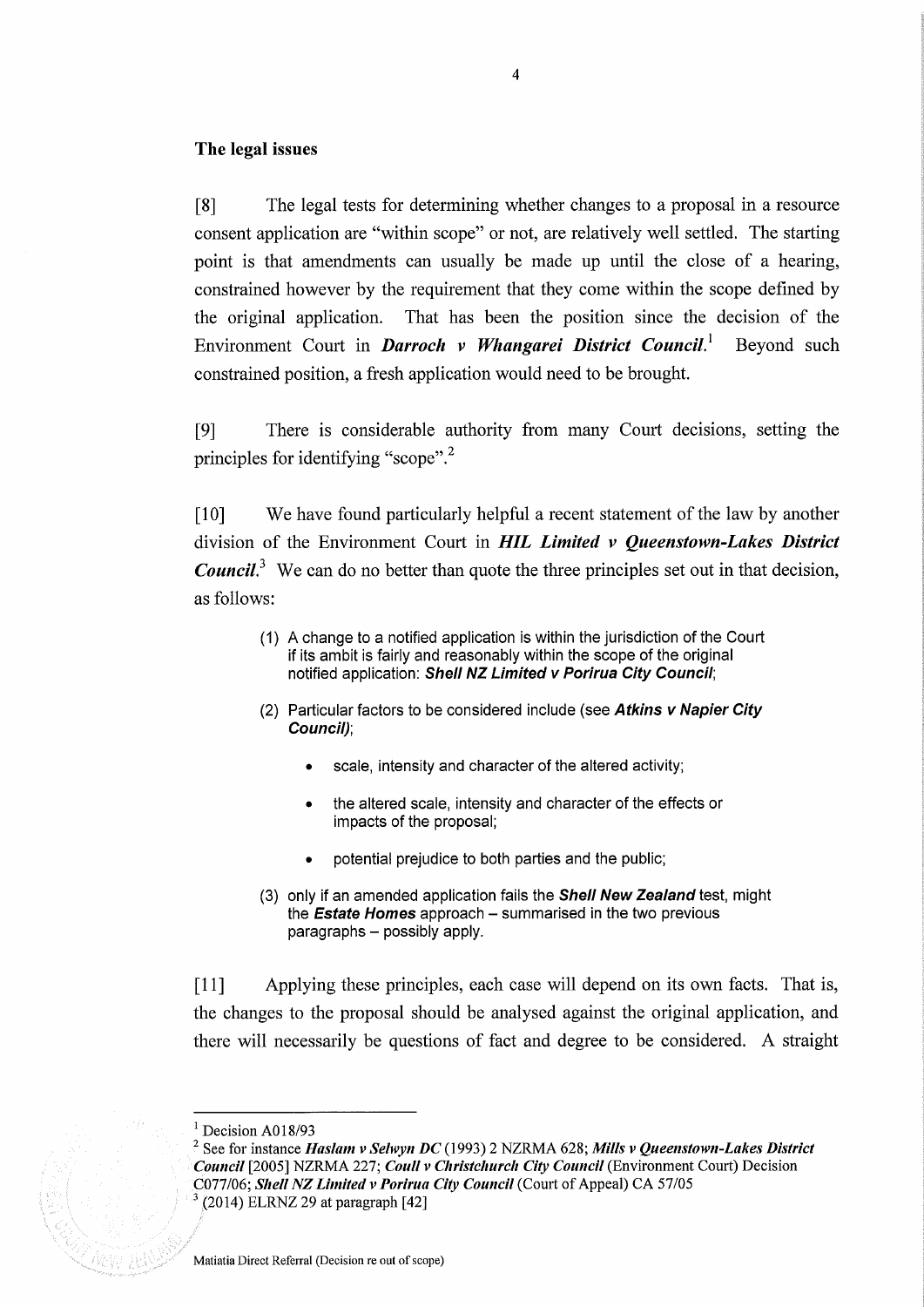reduction in the scale, intensity or character of a proposal will often be found to be within scope.

[12] There is nothing about the provisions enabling direct referral to the Environment Court to mark such cases out as being any different concerning the application of these principles.

[13] There was general agreement at the hearing about the foregoing statements of principle. The dispute that played out before us was about the application of the facts to them. The focus by DMI was on the removal of the carpark, and its replacement by facilities yet to be confirmed. WML proposed a broader examination of elements of the wider proposal. An essential element of the DMI application was that what WML proposed by way of a change was not a straight reduction of scale, intensity or character.

## **The factual matrix**

[14] WML filed three detailed affidavits intended to support its argument that scope would be reduced, and within jurisdiction, with the carpark removed. The affidavits were by Mr PH Wardale, a marina industry consultant who was closely associated with the design of the original proposal and who had subsequently agreed to take a financial interest; Mr DF Mitchell, a transportation engineer who had provided evidence on behalf of WML at the substantive hearing; and Mr M Dunn, a planning consultant who likewise had given evidence in support of the original proposal.

[15] Mr Wardale reminded us that the original proposal involved berth-holder vehicles and service traffic travelling to the foreshore carpark through an area by the main ferry terminal called the "keyhole", an area within which buses and other public transport vehicles drop or collect passengers and loop back to the Matiatia access road. That aspect had been heavily criticised during the substantive hearings and was, he said, one of the reasons for deletion of the carpark.

[16] Mr Wardale offered detailed evidence of new endeavours by himself and WML consultants to meet with property owners in the Matiatia valley to organise alternative carparking for the marina. He offered the opinion that it would not be appropriate to consider options beyond the Matiatia valley, because it was important that parking areas are proximate enough to be acceptable to berth-holders to walk



Matiatia Direct Referral (Decision re out of scope)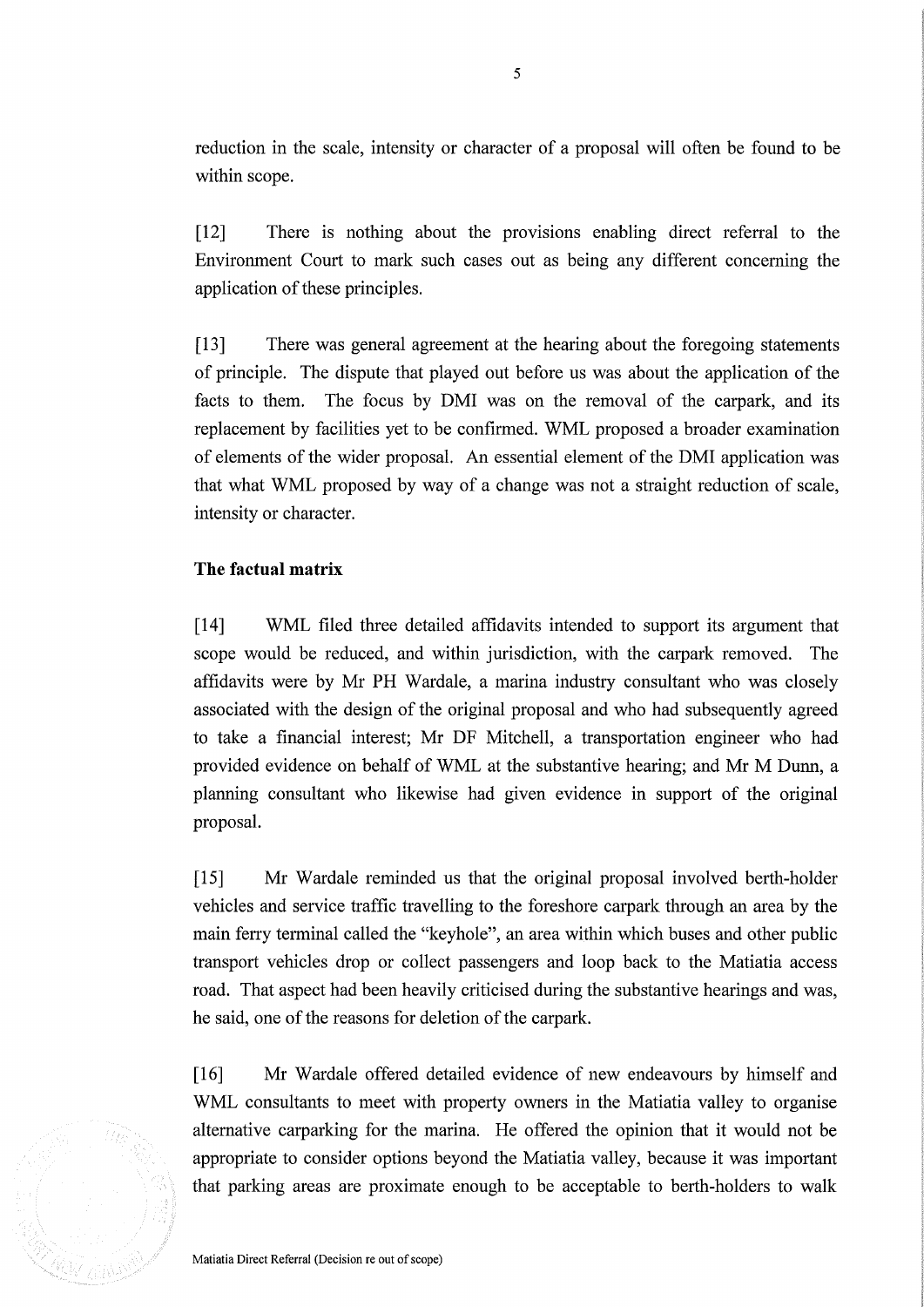between the marina and the chosen parking areas, and to avoid the need for additional transport assistance such as shuttle vehicles which could create other traffic impacts. We see the logic of that statement.

[17] Working with Mr Dunn and Mr Mitchell, he had identified three options. One involved land owned and designated by Watercare and leased to Auckland Transport, a moderate distance up the Matiatia valley; another a privately owned block (Swordfish Holdings Limited) somewhat closer to the wharf; and thirdly some Council-owned land adjacent to existing public parking areas managed by Auckland Transport, relatively close to the wharf. We will term these the "Watercare", "Swordfish" and "AC" options respectively.

[18] We inferred from this evidence that WML have might have moved beyond an earlier suggestion that the Court be asked to grant consents for the marina, minus carpark, subject to a condition of consent requiring a management plan by which WML would be left to secure land and resource consents to the satisfaction of the Auckland Council before commencing construction of the marina. This change was confirmed by counsel for WML when giving submissions during the hearing of the present application.

[19] Mr Mitchell reminded us of his earlier evidence about parking demand, with his assessment for the previously proposed 160 berth marina being 55 spaces. He indicated that on the basis of the same method of calculation, a 110 berth marina would drive a peak parking demand of 39 spaces. He applied that figure to his assessment of the three options.

[20] First, he noted that each of the options was geographically removed from the "keyhole" area and offered the opinion that they would therefore have no effect on the operation of the "keyhole" area, now or in the future. He considered the berth holders could be prohibited by marina rules from travelling through the "keyhole" area by vehicle. He suggested that berth holders using a private vehicles to access the marina and intended carpark (wherever the latter might be located) would either park on the reserved parking marina areas and walk to the marina, or drop off equipment and/or people in the short term 30 minute public carparking area just outside the keyhole, before taking their vehicle to the reserved marina parking area and returning on foot to their berth.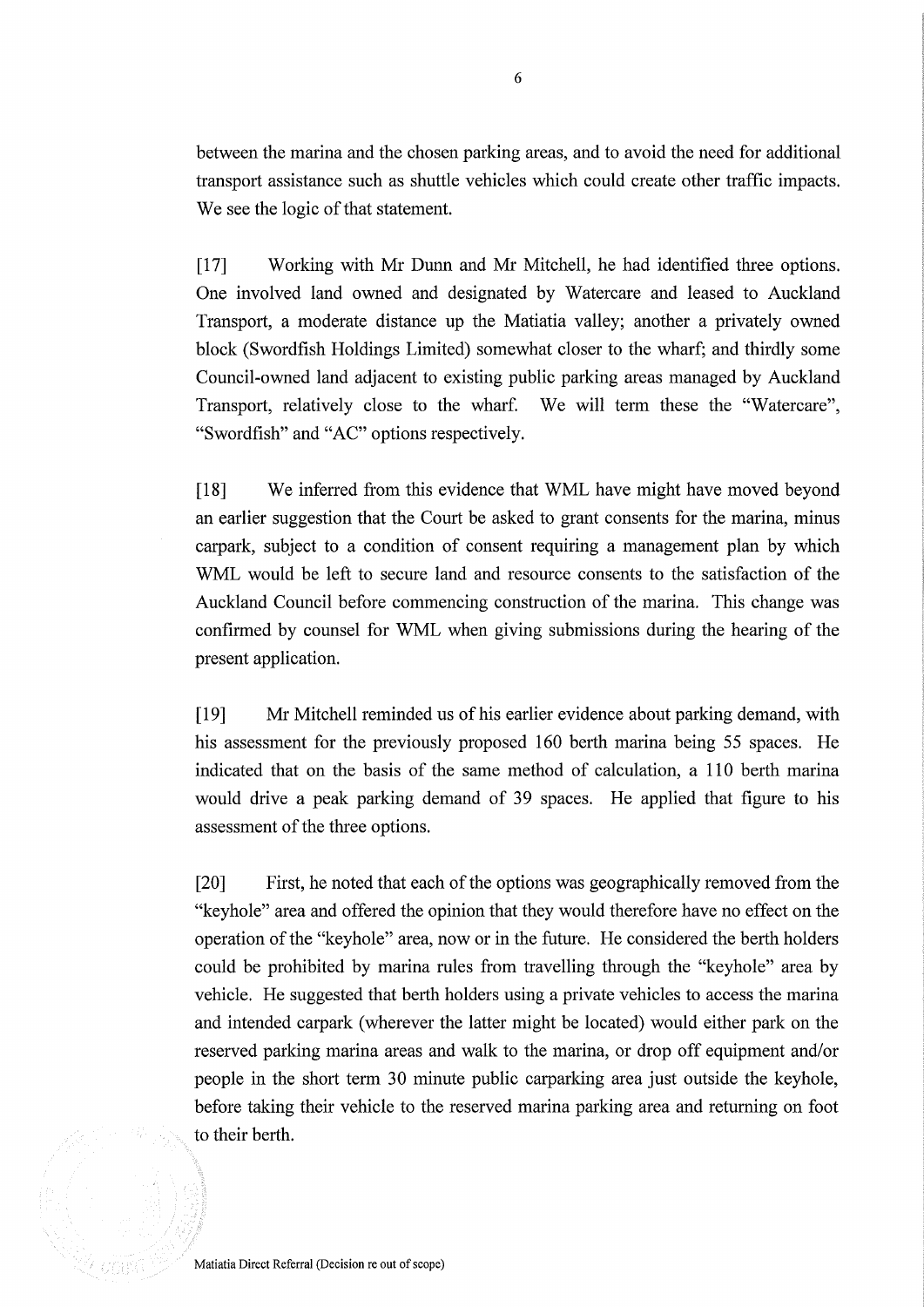[21] Mr Mitchell described steps that could be taken to upgrade the present poorly formed parking area on the Watercare land, and offered the view that compared to 94 vehicles that could presently be parked there, 143 spaces could be formed through better engineering and construction. This would offer 49 additional parking spaces, exceeding the peak number of 39 parking spaces that he considered would be necessary for the revised marina proposal.

[22] Interestingly, and with refreshing honesty, Mr Mitchell reminded us of his earlier substantive evidence in which he had offered an opinion that the Watercare area was not included in traffic counts on the basis that it was "too remote from the proposed marina areas". He now told us that he considered the Watercare site appropriate for permanent marina parking, but that due to its location 650 metres from the marina, there would be consequent use of the short term (30 minute) parking area for dropping off people and gear.

[23] As to the Swordfish parking area, Mr Mitchell considered that some berth holders (probably fewer than under the Watercare option) might still choose to park in short term parking areas to make deliveries to their boats.

[24] Mr Mitchell described the AC area as a potential new carpark to the south of the existing parking area currently used by a car rental company, which would offer sufficient area to accommodate 39 spaces. He advised that this area would require ground clearance, earthworks and possibly small retaining walls or battering to provide a realistically consistent grade, and that stormwater measures would also be required. Some numbers of berth holders might still wish to use the short term parking area for drop-off purposes, once again possibly to a lesser extent than with the Watercare option.

[25] Mr Mitchell undertook surveys on two dates in January this year to access current extent of use of the short term (30 minute) parking area. One was conducted on a Saturday and the other on a Wednesday. He said that the results of the surveys showed that demand for short term parking on both week days and weekends varies, but "can typically be around 60 percent of the available parking spaces". He offered an opinion about the potential impact on this area if berth holders were to use it, based on certain assumptions about drop-off and pick-up activity by berth holders. He suggested that his profiling studies demonstrated that there is sufficient parking available in the short term parking area to accommodate demand for parking during the week; that demand during the weekend might technically reach the capacity of the

Matiatia Direct Referral (Decision re out of scope)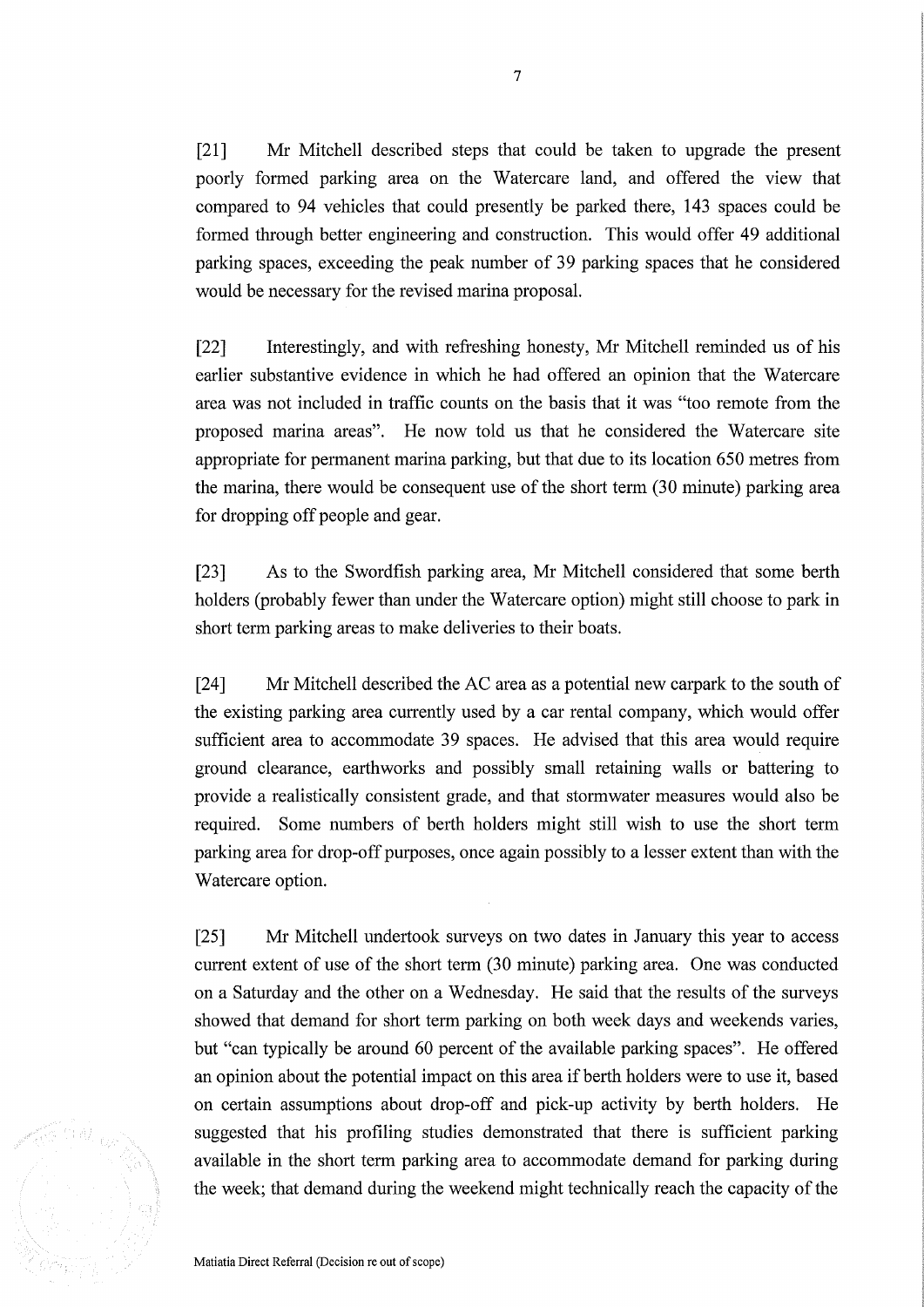short term parking spaces; but that there would be no overall effect "because there is ample parking available at the nearby long term parking areas on weekends".

#### **The parties' submissions**

[26] Of the parties who appeared, Auckland Council and Auckland Transport signalled their intention to abide the decision of the Court, and offered no detailed submissions.

[27] By arrangement with his senior counsel, Mr Littlejohn addressed the Court on behalf of DMI. He acknowledged that in many cases, a reduction or deletion of a component, reducing the overall scale of a proposal, would cause no problems of scope. He submitted that this would not always however be the case, and was not on this occasion.

[28] Mr Littlejohn submitted that, because of the peculiarities of the amendment, it was not possible to assess any evident relationship between a changed carpark location and the transportation effects. He submitted that on WML's own evidence (Mr Mitchell) there appeared likely to be an entirely different set of relationships, the exact extent and consequence of which could not presently be predicted. He submitted that this was a clear signal that the amendment had gone beyond scope. Putting it another way, he submitted that the necessity for evidence to be called at all at this juncture, in an endeavour to establish the scale of changes of effect from the change in the proposal, meant that the applicant could not credibly submit that there isn't a different application. In making this submission his focus was clearly on the new need for short-term public drop-off carparks to be used where previously there had been none.

[29] Mr Littlejohn was further critical that, despite such concession in the evidence of Mr Mitchell, the true extent of changed effects was not capable of determination until a precise new parking proposal was before the Court, something that WML had not been able to achieve at this juncture.

[30] In answer to the Court as to whether it had a discretion in this matter, Mr Littlejohn conceded that the scope test does admit of evaluations of degree, but he reiterated that based on Mr Mitchell's own evidence, there would be effects that would be different in nature and scale, occurring in a different location and of uncertain extent.



Matiatia Direct Referral (Decision re out of scope)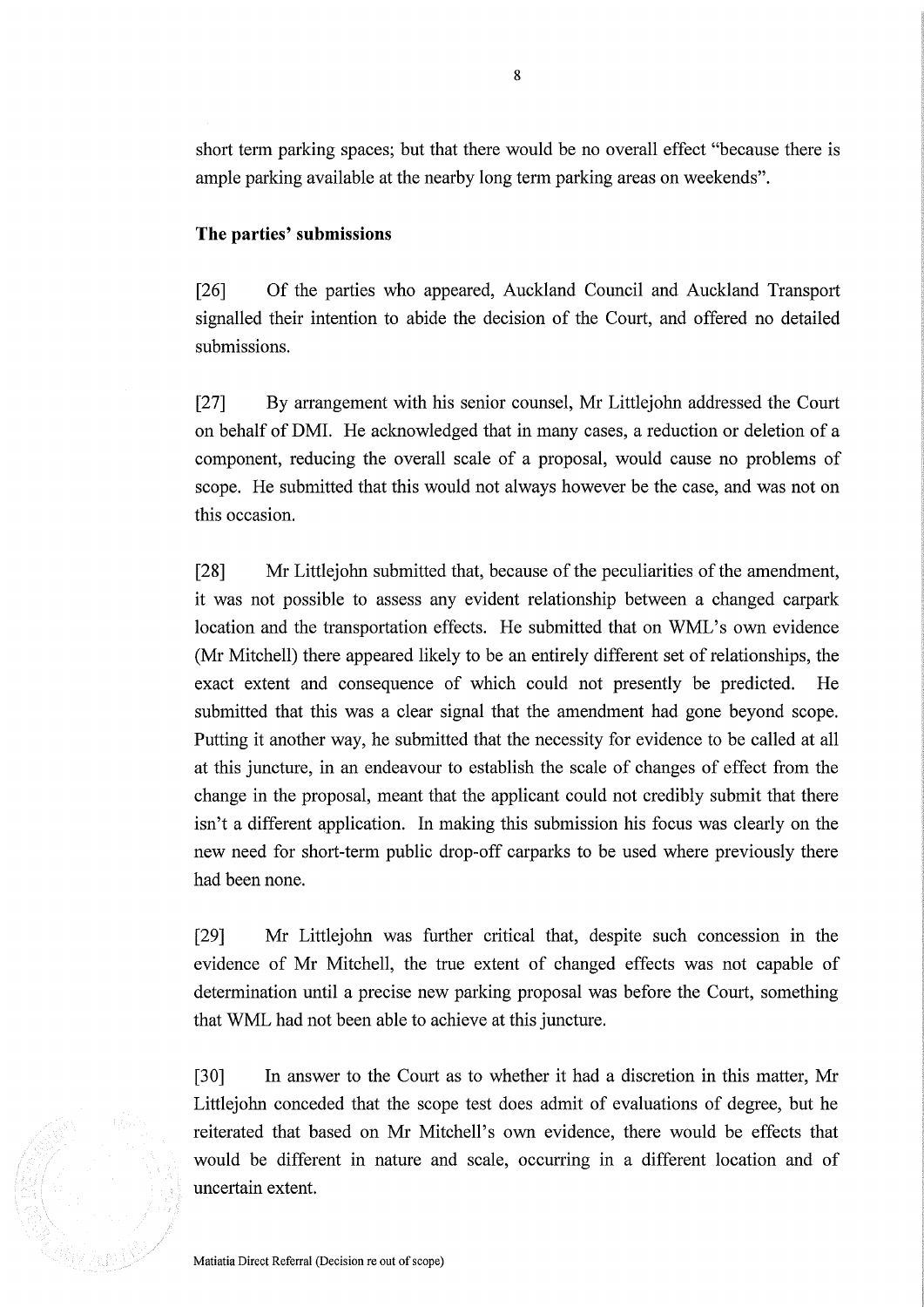[31] Mr Littlejohn submitted that the attempts by Mr Mitchell to demonstrate that any changed effects would be minor could not be relied upon, not having been tested by cross-examination, and he further submitted that it was relevant that the analysis of effects on short-term parking focussed very much on the current parking situation at Matiatia and took no account of the future.

[32] Mr Littlejohn submitted that effects on the short-term parking areas at Matiatia, not having been an issue connected with the application as originally presented, could potentially attract new parties.

[33] Mr R Brabant submitted on behalf of WML that carparking is ancillary to the principle purpose of a marina in the current application.

[34] He argued that holistic analysis of the changes now proposed should result in a clear finding that effects on the environment would be reduced. He submitted that not only would the new parking solution be of lesser scale and intensity (we assume a reference to 39 spaces in place of 55), but credit should be given for the contentious reclamation proposal having been removed, and access through the keyhole no longer being required. As to changes of activity in the short-term parking area, Mr Brabant relied heavily on the evidence of Mr Mitchell, which he characterised as offering a conservative assessment that there is sufficient capacity for additional use, noting as well that no doubt some of the existing use of such spaces comes from mooring holders presently in the bay.

[35] Tested by the Court, Mr Brabant had to concede that Mr Mitchell's evidence could be seen as an existing snapshot and that account hadn't been taken of possible future growth of activity in Matiatia. Tested as to Mr Mitchell's analysis of potential transportation effects from each of the three options being somewhat speculative, as well as lacking in any future analysis, Mr Brabant was constrained to argue that, if the Court considered that Mr Mitchell's evidence fell short, there are other traffic engineers yet to be heard in the substantive proceeding. He also reiterated that there is a matter of scale involved, the extent of permanent parking being reduced to 39 spaces. He returned to his holistic theme, submitting that no one has disputed WML's proposition that there is a raft of positive outcomes and reduced intensities that will emerge overall.

[36] In the face of questions as to whether the scope issue should properly focus on potential changed adverse transportation effects, and not balance those against new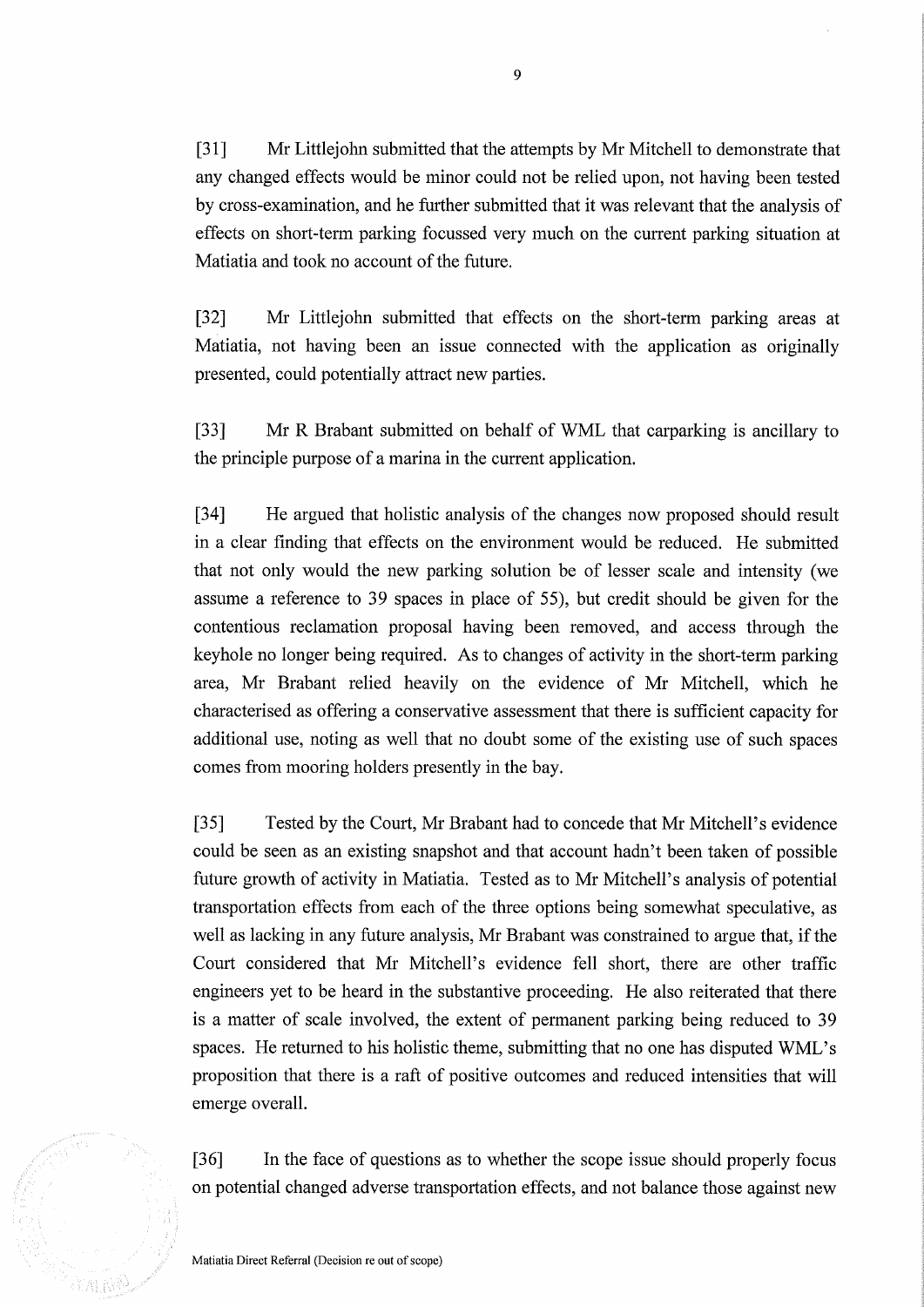positive effects, Mr Brabant advanced the interesting proposition that the Court could proceed in the substantive case to determine whether the water-based activities should receive consent, and if the answer was favourable to his client, then WML could, knowing a marina could be built there, and subject to arranging parking on satisfactory terms, get confirmation from berth holders. The transportation effects of the then negotiated parking arrangements would then become the subject of further scrutiny by the Court at another resumed hearing. This approach would be as an alternative to proceeding to hear all traffic engineers on the three new options identified but not yet finalised. Mr Brabant considered that this would "balance the interests of the parties in a positive way".

[37] Tested by the Court as to whether a better and fairer approach to all parties might have been that WML should have negotiated a precise proposal for parking and transportation between last October and now, say by way of a conditional agreement to lease or purchase, Mr Brabant pointed to the affidavit of Mr Wardale. The answer appeared to be some alleged anxiety on the part of certain public authorities not wanting to be seen as actively supporting the marina proposal.

[38] As to the apparent need for some resource consents at each of the three alternative properties, Mr Brabant conceded that one couldn't rule out the possibility of what he termed *"some sort of relatively minor consent for stormwater or earthworks" .* 

[39] Mr Brabant submitted that in contrast to some of the cases cited, WML was not asking in the present proceedings for resource consent to establish a carpark outside the area referred to in the original application. Of necessity, however, he returned to his theme that while there might be different potential effects on the shortterm parking area, this was simply a matter of degree.

[40] **In** reply, Mr Littlejohn stressed that an essential question was whether we were confronted by a question of effects or a question of scope. He submitted that the Court should not take an holistic approach such as under Part 2 of the Act in connection with substantive proposals, and then weigh or balance matters. He submitted that the focus should be on whether putting a carpark "somewhere else" would change the scale and intensity of transportation related effects. He submitted that the change would have the quality of "changing effects ... of shifting them, of making them occur in different locations".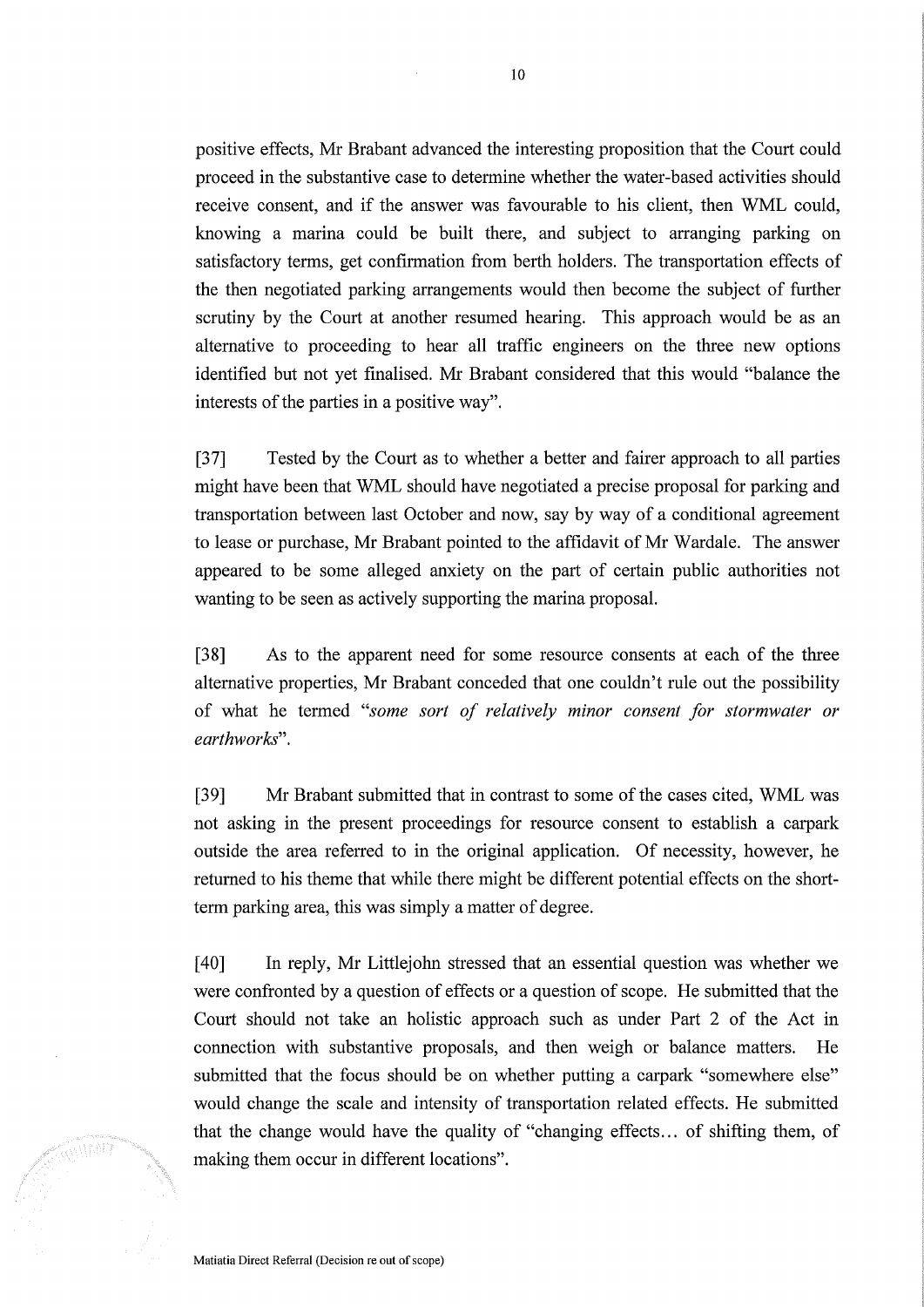[41] He submitted that to remove the land-based parking and transportation issues from the next stage of the hearing, and consider only whether consent could be given to the marine activities, would not be integrated planning.

[42] Tested by the Court on the proposition that potentially to force the bringing of a completely new application might be unfair to all concerned, Mr Littlejohn assured us that DMI had thought carefully about this aspect, and that there was risk recognised and taken by both major parties. He submitted that, while one could feel sympathy with the applicant being faced with the need to change its parking proposals and not being able to firm up new ones, such was completely irrelevant to the real issue of scope.

### **Decision**

[43] We have deliberated on the detailed matters advanced by WML and DMI, and note first that we have already found that there was general agreement about statements of legal principle and that each case will depend much on its own facts, with the essence of the present case being the application of the facts to the principles.

[44] We find, significantly on the evidence called by WML (Mr Mitchell) that the ambit of the change concerning the carpark is not fairly and reasonably within the scope of the application as originally brought and notified; there will be a change of scale, intensity and character of the changed activity, in particular a shift of same; and that consequently there will be an altered scale, intensity and character of the effects or impacts of the proposal. In making this finding we focus on transportation effects, and hold that the analysis is not to be of the holistic kind argued for by Mr Brabant, giving credit for other activities removed such as the reclamation and access through the "keyhole", and potential reduced effects of those. The scope test is not akin to a consent authority's task under Part 2 of the Act. One telling reason for this is that changed transportation effects might be of interest to some persons not already parties, who might not be the slightest bit interested in, let alone affected by, reduced effects of other kinds say from removal of the reclamation or reduction and re-shaping of the marina.

[45] Mr Brabant argued strongly that the evidence showed that changed effects on the short-term parking area in Matiatia would be no more than minor, but it is not possible for us to make a finding to that effect. Such a proposition is entirely speculative on the untested evidence of Mr Mitchell on the scope question.

Matiatia Direct Referral (Decision re out of scope)

Warp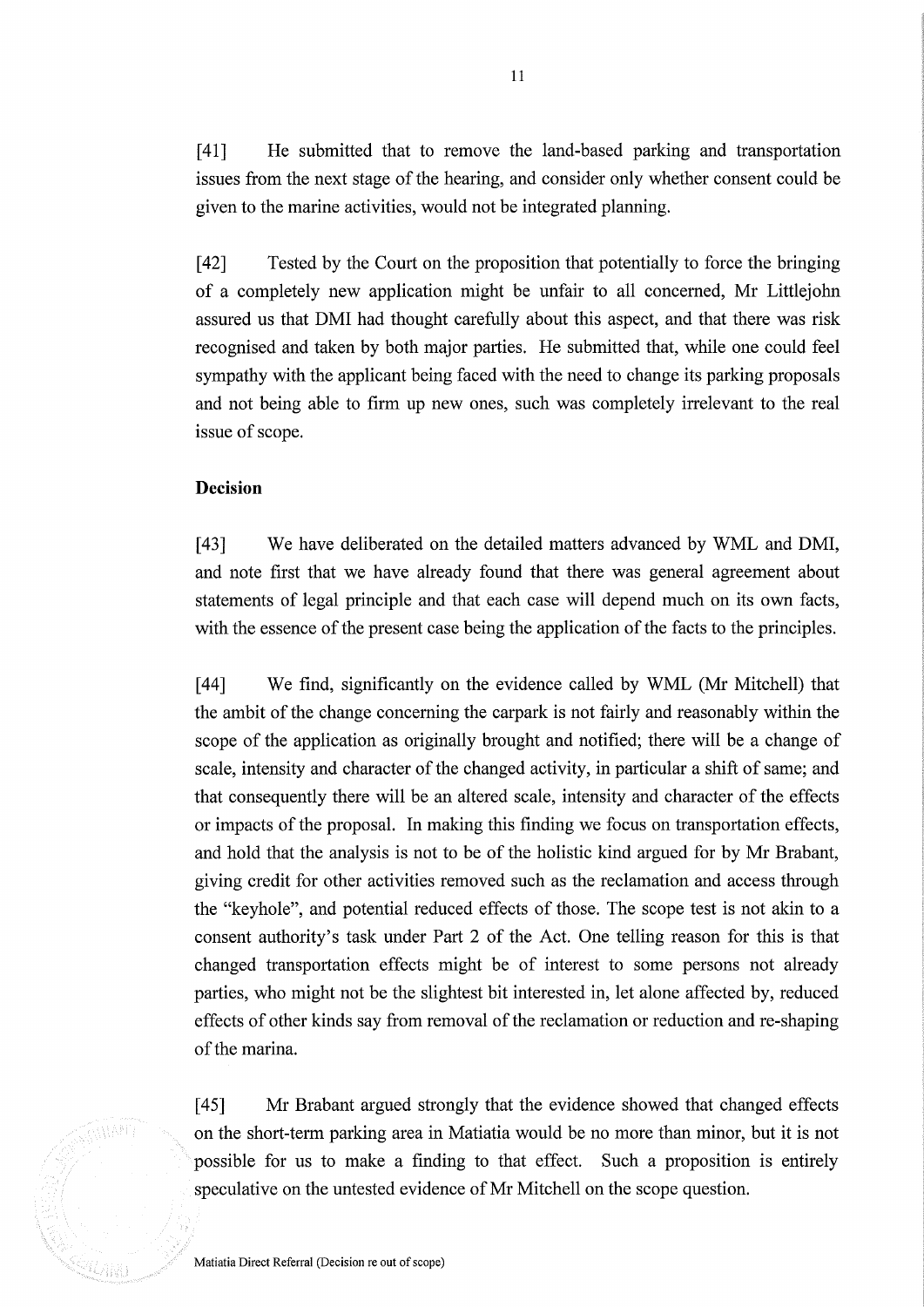[46] We accept Mr Brabant's submission that the present case can be distinguished from others like *Shell,* on the basis that WML is not presently expressly seeking to expand its activities onto another site. The point, however, ultimately counts against WML because it is not simply abandoning the parking part of the proposal, it is tentatively seeking to move it to a site not yet fully determined, and the effects of which therefore remain speculative while nevertheless likely to be different from the transportation effects studied in connection with the marina proposal as originally notified.

[47] We find that altered effects on the short-term parking areas at Matiatia, whether now or in the future, could logically result in persons other than existing parties seeking (and possibly having the right) to be involved.

[48] In addition, although secondary in importance to the last reason, we hold that it would not be right or fair for parties who have provided extensive evidence about transportation effects of the original proposal, now to have to tum their attentions to potential changed effects from three tentatively identified options that would, as we have found, be different in scale, intensity and character.

[49] Neither do we consider that good practice in the sense of integrated planning would be served by proceeding to consider the water-based activities in isolation, issue an interim indication about that, and if favourable to WML then separately proceed to analyse the transportation ramifications of whatever parking proposal it might then be able to secure and probably have to seek consents for. If that course were to be followed, the whole case would become tortuous and significantly more expensive for all concerned. (As an aside, it is our belief that a feature of direct referral cases is that they should be cogently prepared and capable of being processed by the Court in an efficient and expeditious manner, and by their very nature will lack the benefits of passing through a first instance filter at council level to identify flaws. Those are qualities and risks that applicants for such consents should understand and accept when seeking the benefits of a faster process).

[50] The change to the proposal involving deletion of the carpark and its prospective replacement at tentatively identified optional sites elsewhere is out of scope of the application as originally brought and notified. The Court has no jurisdiction to consider this aspect further.